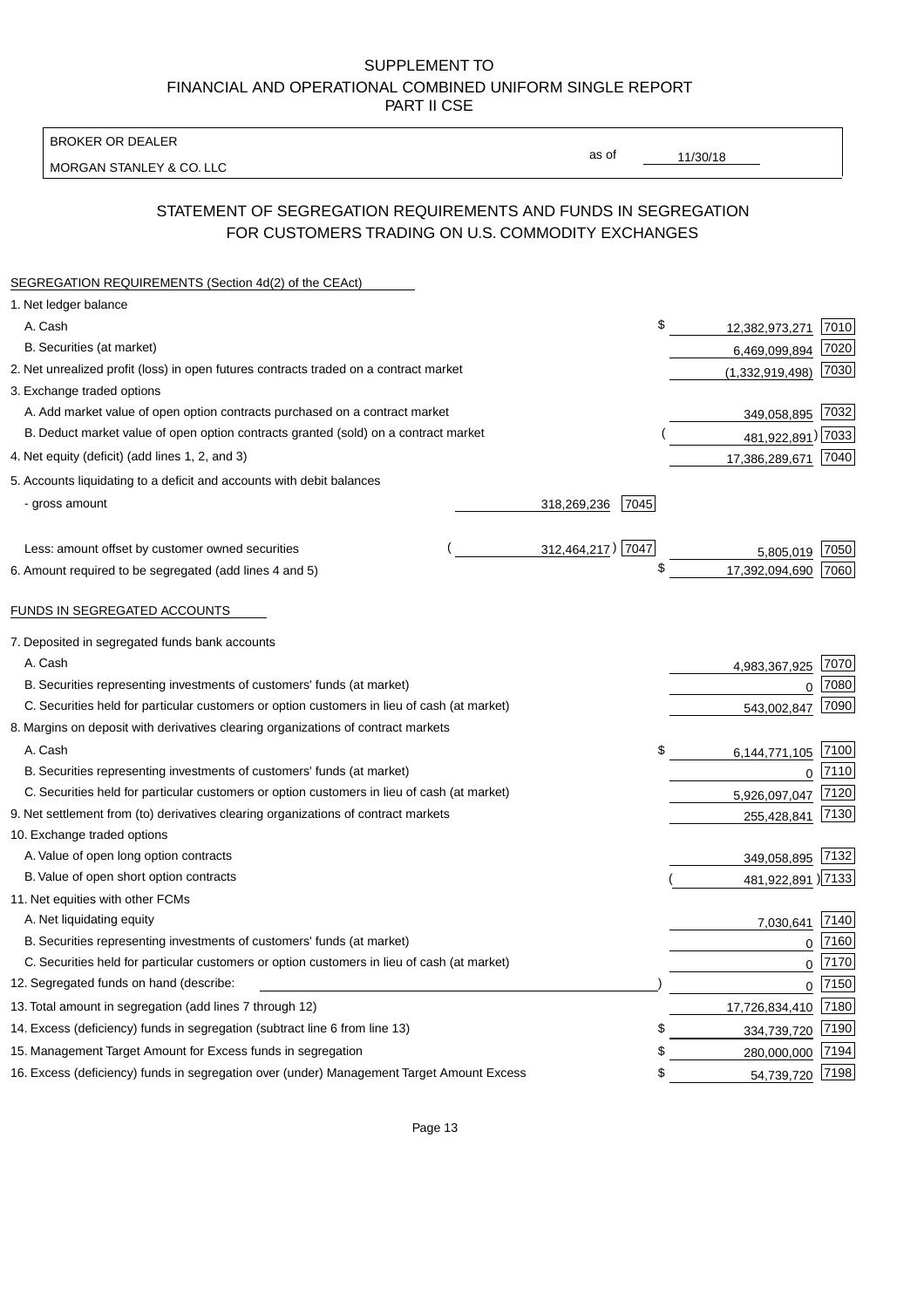$0$  7240

 $\frac{1}{\sqrt{1-\frac{1}{2}}\left(1-\frac{1}{2}\right)}$ 

| <b>BROKER OR DEALER</b>                           |                                        |                                                                |      |
|---------------------------------------------------|----------------------------------------|----------------------------------------------------------------|------|
| MORGAN STANLEY & CO. LLC                          |                                        | as of<br>11/30/18                                              |      |
|                                                   | FOR CUSTOMERS' DEALER OPTIONS ACCOUNTS | STATEMENT OF SEGREGATION REQUIREMENTS AND FUNDS IN SEGREGATION |      |
| 1. Amount required to be segregated in accordance |                                        |                                                                |      |
| with Commission regulation 32.6                   |                                        | $\mathbb{S}$                                                   | 7200 |
| 2. Funds in segregated accounts                   |                                        |                                                                |      |
| A. Cash                                           | \$                                     | $0$ 7210                                                       |      |
| B. Securities (at market)                         |                                        | 0 7220                                                         |      |
| C. Total                                          |                                        |                                                                | 230  |

3. Excess (deficiency) funds in segregation

(subtract line 2.C from line 1)

Page 14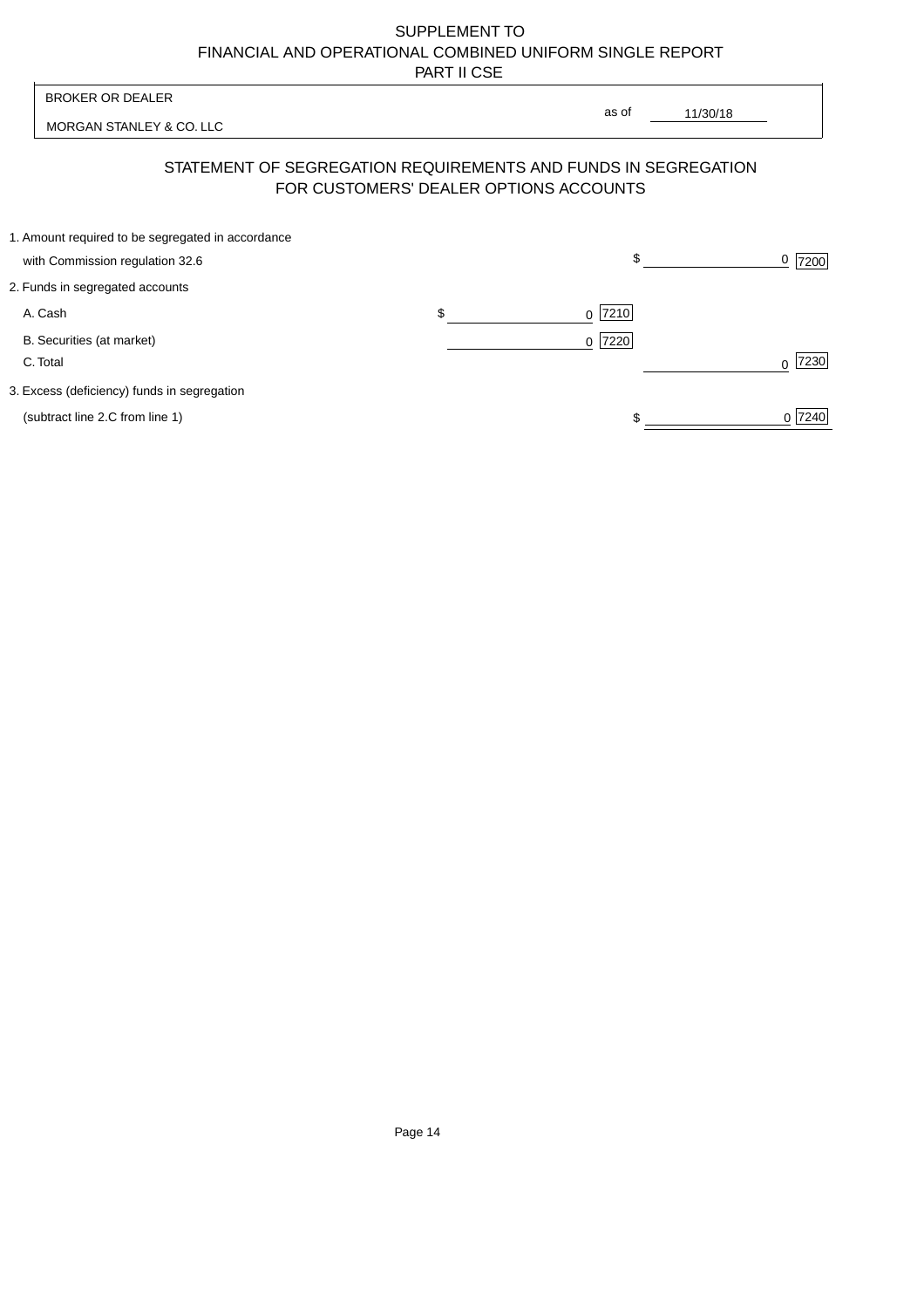PART II CSE

| <b>BROKER OR DEALER</b>  |       |          |
|--------------------------|-------|----------|
| MORGAN STANLEY & CO. LLC | as of | 11/30/18 |
|                          |       |          |

# STATEMENT OF SECURED AMOUNTS AND FUNDS HELD IN SEPARATE ACCOUNTS PURSUANT TO COMMISSION REGULATION 30.7

## FOREIGN FUTURES AND FOREIGN OPTIONS SECURED AMOUNTS

| Amount required to be set aside pursuant to law, rule or regulation of a foreign government<br>or a rule of a self-regulatory organization authorized thereunder |  |                     | \$<br>0             | 7305 |
|------------------------------------------------------------------------------------------------------------------------------------------------------------------|--|---------------------|---------------------|------|
| 1. Net ledger balance - Foreign Futures and Foreign Option Trading - All Customers                                                                               |  |                     |                     |      |
| A. Cash                                                                                                                                                          |  |                     | \$<br>3,773,959,992 | 7315 |
| B. Securities (at market)                                                                                                                                        |  |                     | 2,036,580,254       | 7317 |
| 2. Net unrealized profit (loss) in open futures contracts traded on a foreign board of trade                                                                     |  | (989, 544, 311)     | 7325                |      |
| 3. Exchange traded options                                                                                                                                       |  |                     |                     |      |
| A. Market value of open option contracts purchased on a foreign board of trade                                                                                   |  |                     | 17,382,998          | 7335 |
| B. Market value of open contracts granted (sold) on a foreign board of trade                                                                                     |  |                     | (17,506,431)        | 7337 |
| 4. Net equity (deficit) (add lines 1.2. and 3.)                                                                                                                  |  |                     | \$<br>4,820,872,502 | 7345 |
| 5. Accounts liquidating to a deficit and accounts with                                                                                                           |  |                     |                     |      |
| debit balances - gross amount                                                                                                                                    |  | 7351<br>175,680,248 |                     |      |
| Less: amount offset by customer owned securities                                                                                                                 |  | 173,092,112) 7352   | 2,588,136           | 7354 |
| 6. Amount required to be set aside as the secured amount - Net Liquidating Equity Method (add lines 4 and 5)                                                     |  |                     | \$<br>4,823,460,638 | 7355 |
| 7. Greater of amount required to be set aside pursuant to foreign jurisdiction (above) or line 6.                                                                |  | \$<br>4,823,460,638 | 7360                |      |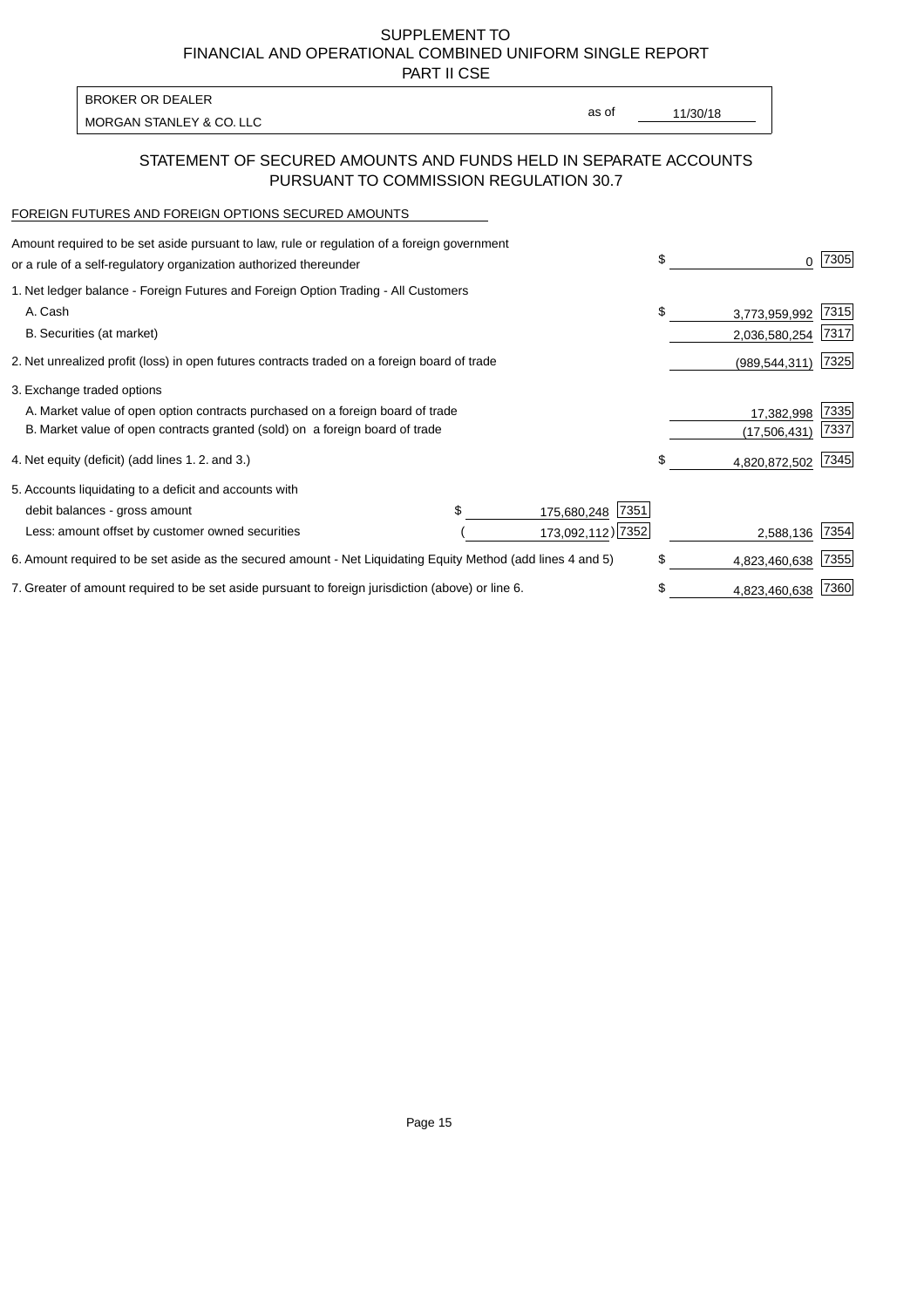BROKER OR DEALER

MORGAN STANLEY & CO. LLC

11/30/18 as of

# STATEMENT OF SECURED AMOUNTS AND FUNDS HELD IN SEPARATE ACCOUNTS PURSUANT TO COMMISSION REGULATION 30.7

### FUNDS DEPOSITED IN SEPARATE REGULATION 30.7 ACCOUNTS

| 1. Cash in banks                                                                       |      |                                    |            |                    |
|----------------------------------------------------------------------------------------|------|------------------------------------|------------|--------------------|
| A. Banks located in the United States                                                  | \$   | 307,051,533 7500                   |            |                    |
| B. Other banks qualified under Regulation 30.7                                         |      |                                    |            |                    |
| Name(s):                                                                               | 7510 | 866,300,325 7520 \$                |            | 1,173,351,858 7530 |
| 2. Securities                                                                          |      |                                    |            |                    |
| A. In safekeeping with banks located in the United States                              | \$   | 53,293,845 7540                    |            |                    |
| B. In safekeeping with other banks qualified under Regulation 30.7                     |      |                                    |            |                    |
| Name(s):                                                                               | 7550 |                                    | $0$  7560  | 53,293,845 7570    |
| 3. Equities with registered futures commission merchants                               |      |                                    |            |                    |
| A. Cash                                                                                | \$   | 6,859,456                          | 7580       |                    |
| <b>B.</b> Securities                                                                   |      |                                    | $0$ 7590   |                    |
| C. Unrealized gain (loss) on open futures contracts                                    |      | 167,050                            | 7600       |                    |
| D. Value of long option contracts                                                      |      |                                    | $0$ 7610   |                    |
| E. Value of short option contracts                                                     |      |                                    | $0)$ 7615  | 7,026,506 7620     |
| 4. Amounts held by clearing organizations of foreign boards of trade                   |      |                                    |            |                    |
| Name(s):                                                                               | 7630 |                                    |            |                    |
| A. Cash                                                                                | \$   |                                    | $0$ 7640   |                    |
| <b>B.</b> Securities                                                                   |      | 0                                  | 7650       |                    |
| C. Amount due to (from) clearing organizations - daily variation                       |      | 0                                  | 7660       |                    |
| D. Value of long option contracts                                                      |      |                                    | 0 7670     |                    |
| E. Value of short option contracts                                                     |      |                                    | $0$ ) 7675 | $0^{7680}$         |
| 5. Amounts held by members of foreign boards of trade<br>Name(s):                      | 7690 |                                    |            |                    |
| A. Cash                                                                                | \$   | 2,790,041,610 7700                 |            |                    |
| <b>B.</b> Securities                                                                   |      | 1,983,286,409 7710                 |            |                    |
| C. Unrealized gain (loss) on open futures contracts                                    |      | (989,753,517) 7720                 |            |                    |
| D. Value of long option contracts                                                      |      | 17,382,998 7730                    |            |                    |
| E. Value of short option contracts                                                     |      | $(17,506,430)$ <sup>)</sup> [7735] |            | 3,783,451,070 7740 |
| 6. Amounts with other depositories designated by a foreign board of trade<br>Name(s):  | 7750 |                                    |            | 0 7760             |
| 7. Segregated funds on hand (describe:                                                 |      |                                    |            | 0 7765             |
| 8. Total funds in separate section 30.7 accounts                                       |      |                                    | \$         | 5,017,123,279 7770 |
| 9. Excess (deficiency) set Aside Funds for Secured Amount (subtract Line 7 Secured     |      |                                    |            |                    |
| Statement page 15 from Line 8)                                                         |      |                                    | \$         | 193,662,641 7380   |
| 10. Management Target Amount for Excess funds in separate section 30.7 accounts        |      |                                    | \$         | 140,000,000 7780   |
| 11. Excess (deficiency) funds in separate 30.7 accounts over (under) Management Target |      |                                    | \$         | 53,662,641 7785    |

Page 16